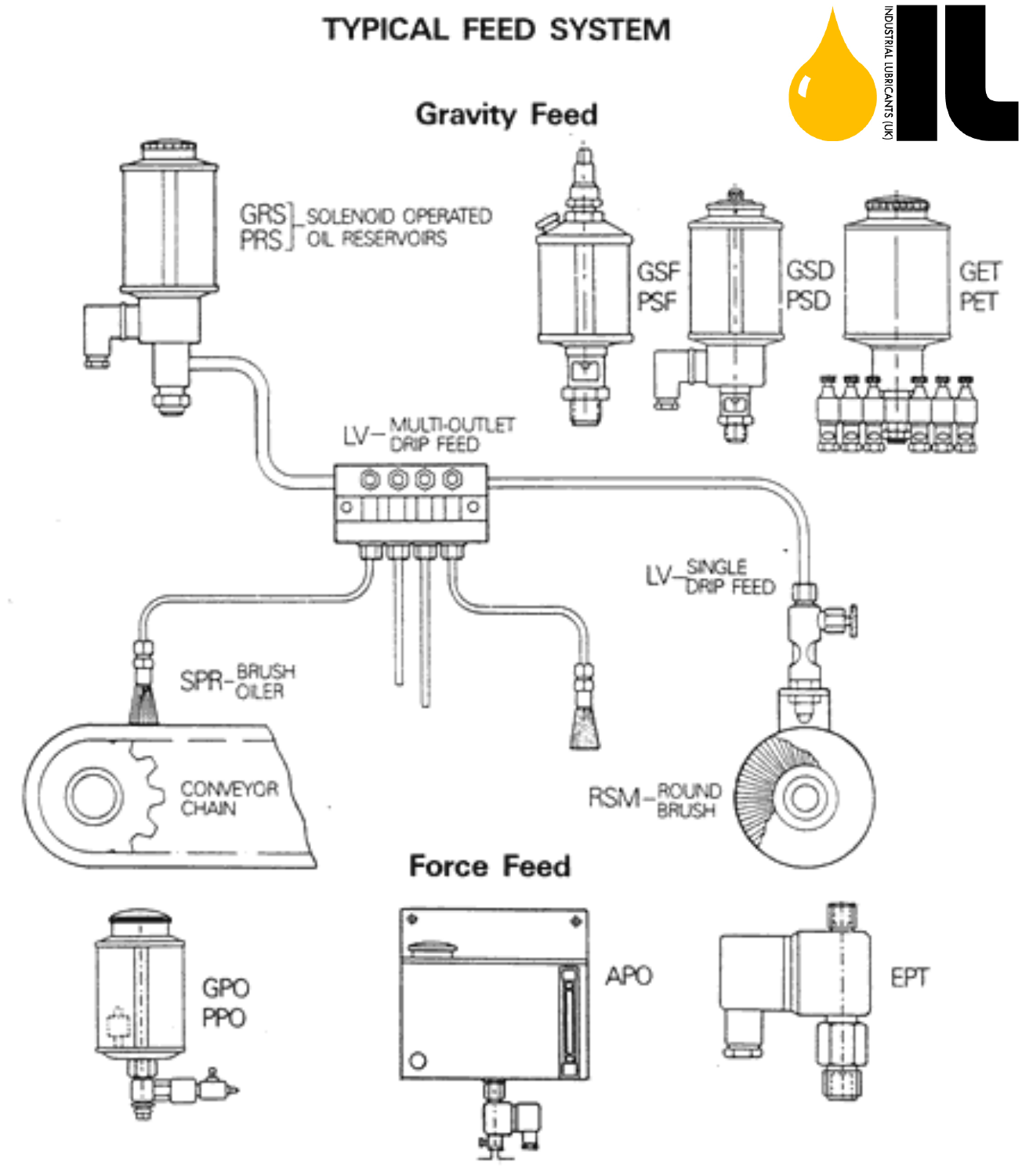# **Solenoid Operated Multi-Outlet - 2 Outlets**

#### **Glass and Plexiglass Bottle**

These multiple drip feed lubricators are available with a range of 2 to 24 distribution outlets. This permits the make up of simple and cost effective centralized lubrication systems

| <b>PRODUCT</b><br><b>CODE Glass</b> | <b>PRODUCT</b><br><b>CODE Plexi</b> | A              | B<br>mm | C<br>mm | D<br>mm | <b>Capacity ml</b> | <b>Available with</b><br><b>Low Level</b><br><b>Switch</b> |
|-------------------------------------|-------------------------------------|----------------|---------|---------|---------|--------------------|------------------------------------------------------------|
| <b>GET 160</b>                      | <b>PET 160</b>                      | $1/8$ BSP      | 175     | 60      | 60      | 140                |                                                            |
| <b>GETN 160</b>                     | <b>PETN 160</b>                     | $1/8$ NPT      | 175     | 60      | 60      | 140                |                                                            |
| <b>GET 168</b>                      | <b>PET 168</b>                      | $1/8$ BSP      | 195     | 80      | 60      | 200                |                                                            |
| <b>GETN 168</b>                     | <b>PETN 168</b>                     | $1/8$ NPT      | 195     | 80      | 60      | 200                |                                                            |
| <b>GET 180</b>                      | <b>PET 180</b>                      | $1/8$ BSP      | 235     | 100     | 80      | 400                |                                                            |
| <b>GETN 180</b>                     | <b>PETN 180</b>                     | <b>1/8 NPT</b> | 235     | 100     | 80      | 400                |                                                            |
| <b>GET 1100</b>                     | <b>PET 1100</b>                     | $1/8$ BSP      | 275     | 120     | 100     | 900                | X                                                          |
| <b>GETN 1100</b>                    | <b>PETN 1100</b>                    | $1/8$ NPT      | 275     | 120     | 100     | 900                | x                                                          |
| <b>GET 1133</b>                     | <b>PET 1133</b>                     | $1/8$ BSP      | 320     | 150     | 133     | 1900               | X                                                          |
| <b>GETN 1133</b>                    | <b>PETN 1133</b>                    | $1/8$ NPT      | 320     | 150     | 133     | 1900               | x                                                          |
| <b>GET 1150</b>                     | <b>PET 1150</b>                     | $1/8$ BSP      | 350     | 180     | 150     | 3000               | X                                                          |
| <b>GETN 1150</b>                    | <b>PETN 1150</b>                    | $1/8$ NPT      | 350     | 180     | 150     | 3000               | x                                                          |

#### Voltages available: 12V DC, 24V DC, 24V AC, 110V 50Hz, 230V 50Hz, 415V 50Hz

 On those products where a low level switch option is available, please add suffix 'FS' to the product code.

When ordering, please state quantity if more than 2 distribution outlets are required.

Material - BRASS Finish - NICKEL / BRASS Seals - FIBRE & NITRILE 80

Maximum operating Temperature for glass = 80 Deg C

Maximum operating Temperature for plexiglass = 70 Deg C

[LVT 10780](file:///G|/Websites/Lubetech%201.2b/Oilers_Main/Drip_Feed_lube/Accessories/program_timer.htm) and [LVT 10781](file:///G|/Websites/Lubetech%201.2b/Oilers_Main/Drip_Feed_lube/Accessories/program_timer.htm) timers for GET and PET





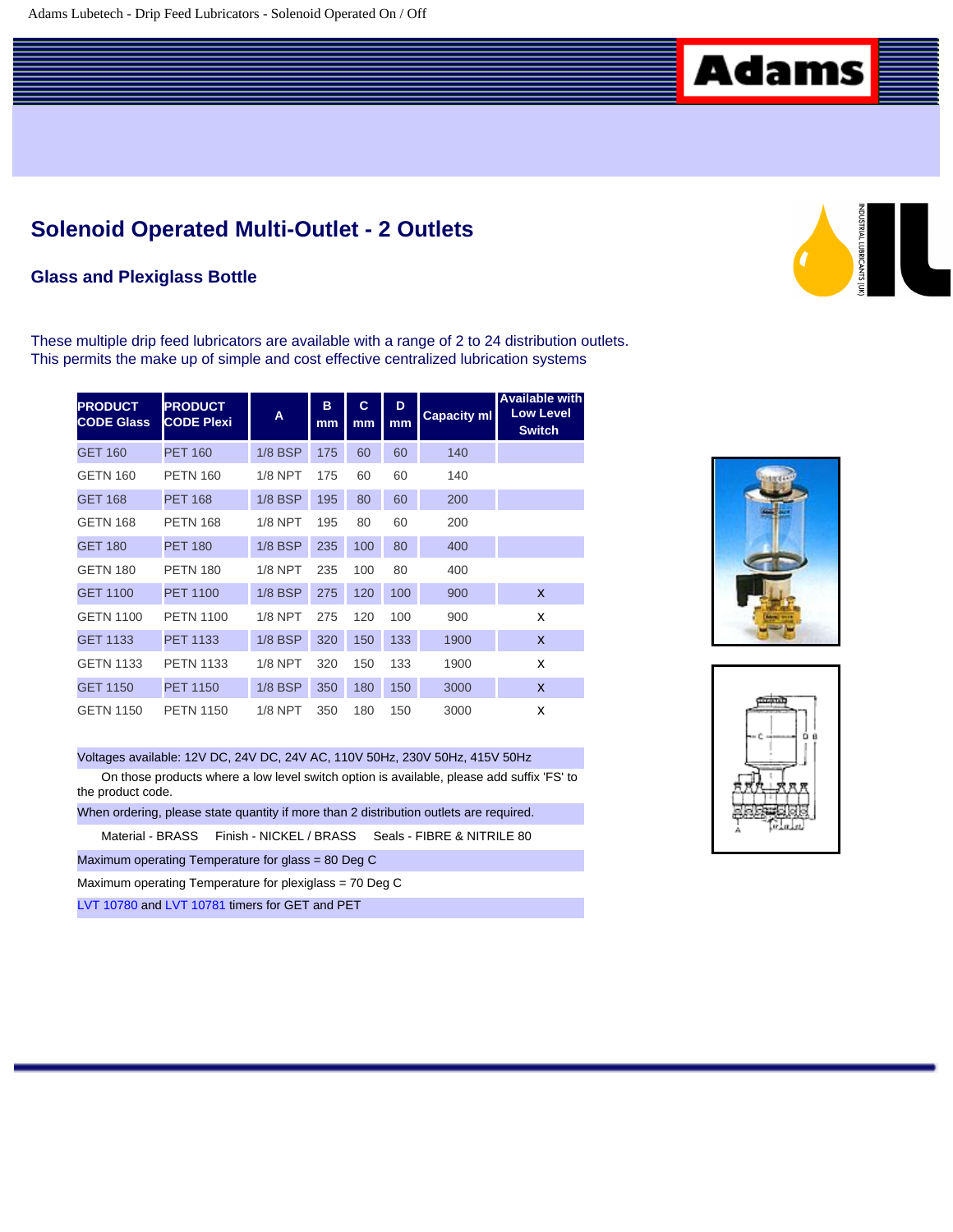# **Brushes**

## **Round - 1/8" BSP**

| <b>PRODUCT</b><br><b>CODE</b> | A   | B  | С  | <b>BODY</b>  |
|-------------------------------|-----|----|----|--------------|
| <b>SPR 6.5</b>                | 6.5 | 50 | 65 | <b>Brass</b> |
| <b>SPR 16</b>                 | 16  | 30 | 53 | <b>Brass</b> |
| <b>SPR 25</b>                 | 25  | 45 | 70 | <b>Brass</b> |
| <b>SPR 30</b>                 | 30  | 45 | 70 | <b>Brass</b> |

Add suffix **'N**' if nylon brush is required e.g. SPRN 25

Add suffix **'B'** if steel brush is required e.g. SPRB 16



## **Flat - 1/8" BSP**

| <b>PRODUCT</b><br><b>CODE</b> | A        | в  | $\sim$ | <b>BODY</b> |
|-------------------------------|----------|----|--------|-------------|
| <b>SPF 57</b>                 | E7<br>וכ | 30 | 50     | Aluminium   |

Add suffix **'N**' if nylon brush is required e.g. SPFN 25

Add suffix **'B'** if steel brush is required e.g. SPFB 16

Spare Brush unit - Part No. SPF 57/1

## **Circular - 1/8" BSP**

| <b>PRODUCT</b><br><b>CODE</b>                          | A  | в   | C  | <b>BODY</b>          |  |  |
|--------------------------------------------------------|----|-----|----|----------------------|--|--|
| <b>RSM 80</b>                                          | 80 | 137 | 25 | <b>Steel Bracket</b> |  |  |
|                                                        |    |     |    |                      |  |  |
| Add suffix 'N' if nylon brush is required e.g. RSMN 25 |    |     |    |                      |  |  |
| Add suffix 'B' if steel brush is required e.g. RSMB 16 |    |     |    |                      |  |  |
| Spare Brush unit - Part No. RSM 80/1                   |    |     |    |                      |  |  |





#### **Brush Holder - Adjustable**

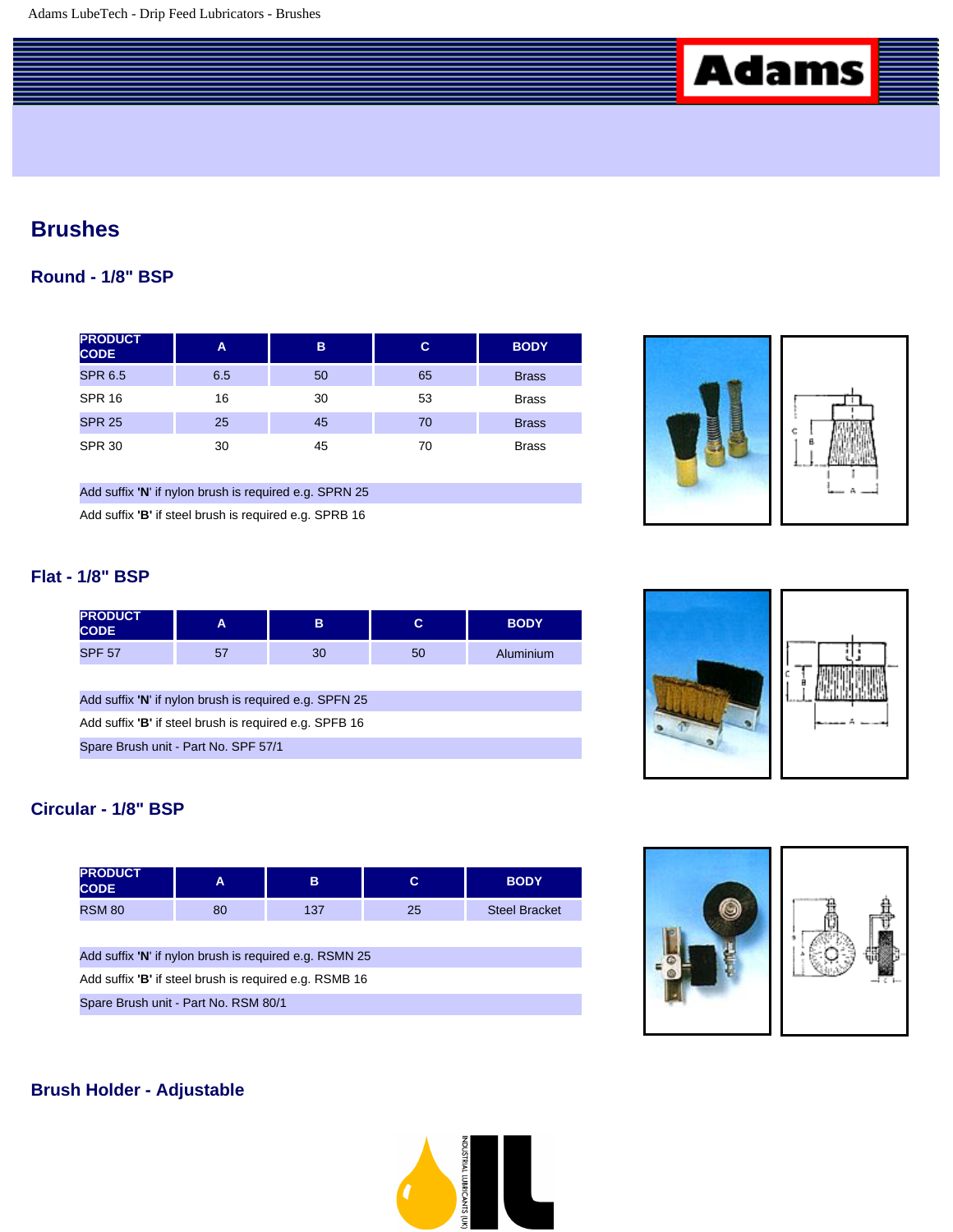| <b>PRODUCT CODE</b> |  | A                   | B  |           |
|---------------------|--|---------------------|----|-----------|
| <b>PHA 60</b>       |  | 60                  | 47 | $1/8$ BSP |
| <b>PHA 80</b>       |  | 80                  | 47 | $1/8$ BSP |
| <b>PHA 120</b>      |  | 120                 | 47 | $1/8$ BSP |
|                     |  |                     |    |           |
| Material - STEEL    |  | Finish - ZINC PLATE |    |           |



## **Brush Holder - For use with mounting rail - Swivel**

| <b>PRODUCT CODE</b> |  | B<br>A              |    | <b>THREAD</b> |
|---------------------|--|---------------------|----|---------------|
| <b>PHB 60</b>       |  | 60                  | 30 | $1/8$ BSP     |
| <b>PHB 80</b>       |  | 80                  | 30 | $1/8$ BSP     |
| <b>PHB 120</b>      |  | 120                 | 30 | $1/8$ BSP     |
|                     |  |                     |    |               |
| Material - STEEL    |  | Finish - ZINC PLATE |    |               |

## **Brush Holder - For use with mounting rail - Fixed**

| <b>PRODUCT CODE</b> | A   | в  | <b>THREAD</b> |
|---------------------|-----|----|---------------|
| <b>PHC 60</b>       | 60  | 30 | $1/8$ BSP     |
| <b>PHC 80</b>       | 80  | 30 | $1/8$ BSP     |
| <b>PHC 120</b>      | 120 | 30 | $1/8$ BSP     |

Material - STEEL Finish - ZINC PLATE



#### **RSMB Angle Bracket for use with PHA**

Material - STEEL Finish - ZINC PLATE